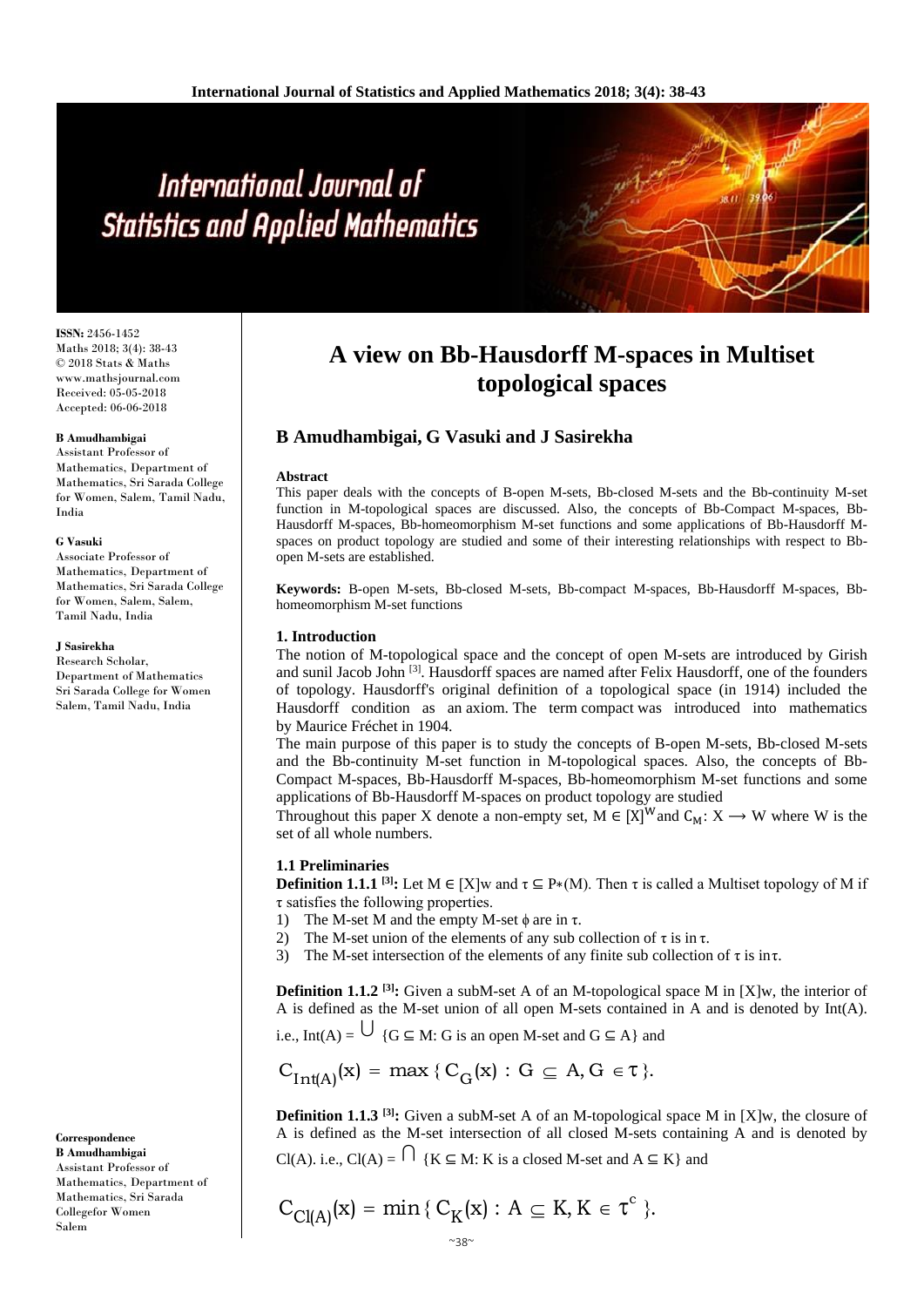**Definition 1.1.4 <sup>[5]</sup>**: Let (M,  $\tau$ ) be an M-topological space. If for every two M-singletons  $\{k_1/x_1\}$ ,  $\{k_2/x_2\} \subseteq M$  such that  $x_1 \neq x_2$ , then there exist G,  $H \in \tau$  such that  $\{k_1/x_1\} \subseteq G$ ,  $\{k_2/x_2\} \subseteq H$  and  $G \cap H = \phi$ . Hence  $(M, \tau)$  is a Hausdorff M-space.

#### **2. ON Bb-Closed M-Set**

**Definition 2.1:** Let (M, T) be an M-topological space in  $[X]^W$ . A subM-set A of M is said to be a b-open M-set, if A ⊆ int(cl(A))  $\cup$  cl(int(A)) with  $C_A(x) \leq max \{C_{int(cl(A))}(x), C_{cl(int(A))}(x)\}$ , for all  $x \in X$ .

**Definition 2.2:** Let  $(M, T)$  be an M-topological space in  $[X]^W$ . A subM-set A of M is said to be a t-open M-set, if  $int(A) =$ int(cl(A)) with  $C_{int(A)}(x) = C_{int(cl(A))}(x)$ , for all  $x \in X$ .

**Definition 2.3:** Let  $(M, T)$  be an M-topological space and any subM-set P of M is called a B-open M-set if  $P = Q \cap R$  with  $C_p(x)$ = min { $C_Q(x)$ ,  $C_R(x)$ }, for all  $x \in X$  where Q is an open M-set and R is a t-open M-set.

**Definition 2.4:** Let  $(M, T)$  be an M-topological space in  $[X]^W$  and A be a subM-set of M. The M-set intersection of all B-closed M-sets of (M, T) containing A is called B-closure of A and is denoted by Bcl(A).

i.e.,Bcl(A) =  $\bigcap$  {K  $\subseteq$  M: each K is a B-closed M-set and A  $\subseteq$  K} with  $C_{Bcl(A)}(x) = \min \{C_K(x): A \subseteq K,$  each  $k \subseteq M$  is a Bclosed M-set}.

**Definition 2.5:** Let  $(M, T)$  be an M-topological space in  $[X]^W$  and A be a subM-set of M. The M-set union of all B-open M-sets of (M, T) contained in A is called B-interior of A and is denoted by Bint(A).

i.e., Bint(A) =  $\bigcup$  {G  $\subseteq$  M: each G is a B-open M-set and G  $\subseteq$  A} with C<sub>Bint(A)</sub> (x) = max {C<sub>G</sub> (x): G  $\subseteq$  M, G is a B-open M-set}.

**Definition 2.6:** Let (M, T) be an M-topological space in  $[X]^W$ . A subM-set A of M is said to be a Bb-closed M-set, if Bcl(A) ⊆ B with  $C_{Bcl(A)}(x) \leq C_{B}(x)$ , whenever  $A \subseteq B$  with  $C_{A}(x) \leq C_{B}(x)$  and B is a b-open M-set, for all  $x \in X$ . The complement of a Bbclosed M-set is said to be a Bb-open M-set.

**Example:** Let  $X = \{a, b, c\}$ ,  $W = 2$  and  $M = \{2/a, 1/b, 1/c\}$ . Then  $P(M) = \{M, \phi, \{2/a\}, \{1/a\}, \{1/b\}, \{1/c\}, \{2/a, 1/b\}, \{2/a, 1/c\}$ ,  $\{1/a, 1/b\}, \{1/a, 1/c\}, \{1/b, 1/c\}, \{1/a, 1/b\}, \{1/a, 1/b\}$  then  $T^c = {\phi, M, {1/a, 1/b, 1/c}, {2/a, 1/c}, {1/a, 1/c}}$ . Clearly, T is an M-topology and the ordered pair (M, T) is an M-topological space.

Now the collection of b-open M-sets is  $\{M, \phi, \{1/a\}, \{1/b\}, \{1/a, 1/b\}, \{2/a, 1/b\}, \{1/a, 1/c\}, \{1/b, 1/c\}, \{1/a, 1/b, 1/c\}\}\$  and the collection of B-closed M-sets is  $\{M, \phi, \{1/a\}, \{1/b\}, \{1/a, 1/b\}, \{1/a, 1/c\}, \{1/b, 1/c\}, \{2/a, 1/c\}, \{1/a, 1/b, 1/c\}.$ Let  $A = \{2/a, 1/c\}$  be a subM-set of M and  $A \subseteq B = M$  is a b-open M-set in  $(M, T)$ . Then  $Bel(A) = \{2/a, 1/c\} \subseteq B$  with  $C_{BCl(A)}(x) < C_{B}(x)$ , whenever  $A \subset B$  with  $C_{A}(x) < C_{B}(x)$ , for all  $x \in X$ . Therefore, A is a Bb-closed M-set.

**Proposition:** Let (M, T) be an M-topological space. Then every B-closed subM-set in (M, T) is a Bb-closed M-set.

**Remark:** The converse of the Proposition 2.1 need not be true as shown in the Example 2.7

**Example:** Let  $X = \{a, b, c\}$ ,  $W = 2$  and  $M = \{1/a, 2/b, 1/c\}$ . Let  $T = \{\phi, M, \{1/a\}, \{2/b\}, \{1/a, 2/b\}\}$ . Now T is an M-topology and (M, T) is an M-topological space. Now the collections of B-closed M-set is  $\{M, \phi, \{1/a\}, \{2/b\}, \{1/c\}, \{1/a, 2/b\}, \{2/b, 2/b\}$ 1/c}, {1/a, 1/c}} and the collections of b-open M-set is {M, ϕ, {1/a}, {2/b}, {1/b}, {1/a, 2/b}, {2/b, 1/c}, {1/a, 1/c}, {1/a, 1/b},  $\{1/a, 1/b, 1/c\}$ .

Let  $A = \{1/a, 1/b\}$  be a subM-set of M. Hence A is a Bb-closed M-set but A is not a B-closed M-set.

**Definition 2.7:** Let (M, T) and (N, S) be any two M-topological spaces. Any M-set function f: (M, T)  $\rightarrow$  (N, S) is called a closed M-set function if f(V) is a closed M-set in (N, S) for every closed M-set V in (M, T).

**Definition 2.8:** Let (M, T) and (N, S) be any two M-topological spaces. Any M-set function f: (M, T)  $\rightarrow$  (N, S) is called an open M-set function if  $f(V)$  is an open M-set in  $(N, S)$  for every open M-set V in  $(M, T)$ .

**Definition 2.9:** Let (M, T) and (N, S) be any two M-topological spaces. Any M-set function f: (M, T)  $\rightarrow$  (N, S) is called a Bbcontinuous M-set function if  $f^{-1}(V)$  is a Bb-open M-set in  $(M, T)$  for every open M-set V of  $(N, S)$ .

**Proposition:** Let (M, T) and (N, S) be any two M-topological spaces. For any M-set function f: (M, T)  $\rightarrow$  (N, S), the following statements are equivalent:

- (1) f is a Bb-continuous M-set function.
- (2)  $f(Bb-Cl(A)) \subseteq Cl(f(A))$ , for each  $A \subseteq M$  with  $C_{f(Bb-cl(A))}(x) \leq C_{Clf(A)}(x)$ , for all  $x \in X$ .
- (3) Bb-Cl(f<sup>-1</sup>(B))  $\subseteq$  f<sup>-1</sup>(Cl(B)), for each B  $\subseteq$  N with  $C_{Bb-Cl(f^{-1}(B))}(x) \le C_f^{-1}$ <sub>(Cl(B))</sub>(x), for all  $x \in X$ .
- (4)  $f^{-1}(\text{Int}(B)) \subseteq Bb-\text{Int}(f^{-1}(B))$ , for each  $B \subseteq N$  with  $C_{(f^{-1}(\text{Int}(B))}(x) \leq C_{Bb-\text{Int}(f^{-1}(B))}(x)$ , for all  $x \in X$ .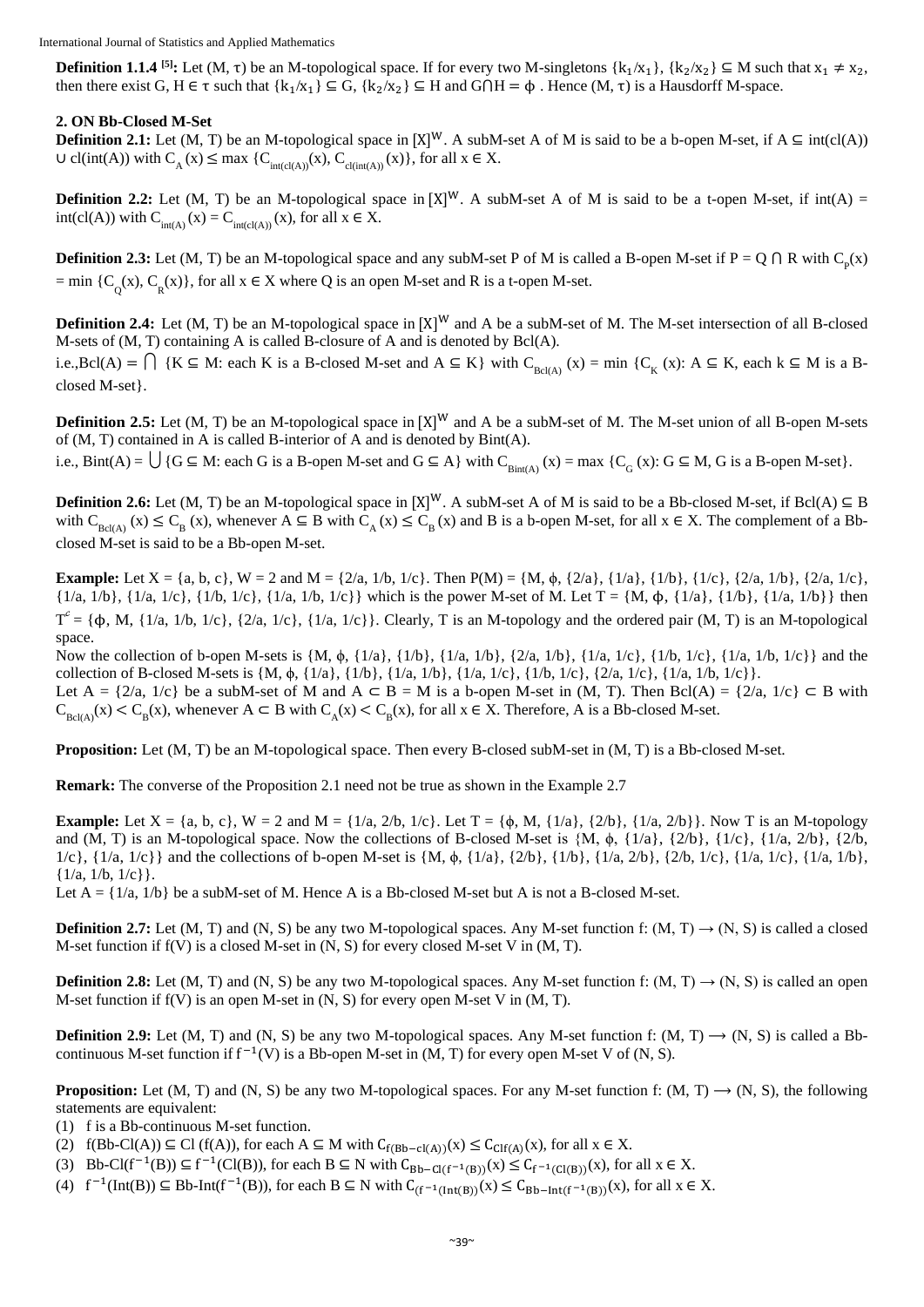**Proposition:** Let  $(M, T)$ ,  $(N, S)$  and  $(P, R)$  be any three M-topological spaces. If a function f:  $(M, T) \rightarrow (N, S)$  is a surjective Bbcontinuous M-set function and g:  $(N, S) \rightarrow (P, R)$  is a continuous M-set function then g∘f:  $(M, T) \rightarrow (P, R)$  is a Bb-continuous Mset function.

#### **3. On Bb-Hausdorff M-Spaces**

In this section, the concepts of Bb-Compact M-spaces, Bb-Hausdorff M-spaces and Bb-Homeomorphism M-set functions are studied and some applications of Bb-Hausdorff M-spaces on product topology are also discussed.

**Definition 3.1:** An M-topological space (M, T) is said to be a Bb-Hausdorff M-space, if for each pair of distinct points m/x and m/y in M, there exist Bb-open M-sets A and B containing m/x and m/y respectively such that  $A \cap B = \phi$  with  $C_{A \cap B}(x) = \min$  ${C_A(x), C_B(x)} = 0$ , for all  $x \in X$ .

**Definition 3.2:** Let (M, T) be an M-topological space. A collection  $\mathcal{B} = \{B_i \subseteq M, i \in I \text{ is an indexed set}\}\$  of subM-set of M is said to be a Bb-cover M or to be a Bb-covering of M, if  $\bigcup_{i \in I} B_i = M$ , with max  $\{C_{B_i}(x),$  where  $B_i \subseteq M$  and  $i \in I$  is an indexed set $\}$ C<sub>M</sub>(x), for all x ∈ X. Such a Bb-cover of M is said to be a Bb-open covering of M if each B<sub>i</sub> ∈  $\mathcal B$  is a Bb-open M-set of (M, T).

**Definition 3.3:** An M-topological space (M, T) is said to be Bb-compact M-space if every Bb-open cover of M has a finite subcover. i.e., for any collectio n {B<sub>i:</sub> each B<sub>i</sub>  $\subseteq M$  is an Bb-open M-set of M} with  $\bigcup_{i \in I} B_i = M$ , where I is an indexed set and max {  $C_{B_i}(x)$ , i  $\in I$  is an indexed set} =  $C_M(x)$ , for all  $x \in X$ , there exists a finite subset J of I such that  $U_i \in J B_i = M$  with max {  $C_{B_i}(x)$ ,  $i \in J$  is an indexed set} =  $C_M(x)$ , for all  $x \in X$ .

**Definition 3.4:** Let (M, T) be an M-topological spaces. A Bb-subM-space A of M is a Bb-compact M-space if every Bb-open cover of A by Bb-open M-sets in M has a finite subcover. i.e., for any collection  ${B_i \subseteq A}$ , is an Bb-open M-set of M with  $\bigcup_{i \in I} B_i \supseteq A$ , where I is an indexed set and max {  $C_{B_i}(x)$ ,  $i \in I$  is an indexed set}  $\geq C_A(x)$ , for all  $x \in X$ , there exists a finite subset J of I such that  $\bigcup_{i \in J} B_i \supseteq A$  with max  $\{ C_{B_i}(x), i \in J \text{ is an indexed set} \} \geq C_A(x)$ , for all  $x \in X$ .

**Proposition:** Let (M, T) be an M-topological space. Each Bb-closed subM-set of a Bb-compact M-space is Bb-compact.

**Proof** Let A be a Bb-closed subM-set of the Bb-compact M-space M and let  $\mathcal{B} = \{B_i : each B_i \subseteq M \text{ is a } B$ -open M-set of M i  $\in I$ is an indexed set} Bb-open cover of A by Bb-open M-sets in M. Since A is Bb-closed, Then  $M - A$  is Bb-open and  $B^* = B \cup \{M\}$  $- A$ } with  $C'_{\mathcal{B}^*}$  (x) = max {  $C_{\mathcal{B}}(x)$ ,  $C_{\{M-A\}}(x)$ }, for all  $x \in X$  is a Bb-open cover of M. Since M is Bb-compact, it has a finite subcover, containing only finite many members B<sub>1</sub>, B<sub>2</sub>, B<sub>3</sub>,..., B<sub>n</sub> of  $B$  and may contain M – A. Since M = (M – A) ∪ U<sup>n</sup><sub>i=1</sub> B<sub>i</sub> with

 $C_M(x) = \max \{ C_{(M-A)}, \max \{ C_{B_i}(x), i = 1, 2, \dots \text{ and } B_i \in \mathcal{B} \} \}$ 

for all  $x \in X$ . Hence it follows that,  $A \subseteq \bigcup_{i=1}^{n} B_i$  with  $C_A(x) \le \max\left\{C_{B_i}(x) \mid i = 1, 2, \dots \dots \dots \text{ n and } B_i \in \mathcal{B} \right\}$  for all  $x \in X$  and A has a finite subcover. Therefore  $U_{i \in I} B_i = A$  with max {  $C_{B_i}(x)$ ,  $i \in I$  is an indexed set}. Hence A is Bb-compact.

**Proposition:** Let (M, T) be an M-topological space. Each Bb-compact subM-set of a Bb-Hausdorff M-space is Bb-closed.

**Proof** Let A be a Bb-compact subM-set of the Bb-Hausdorff M-space. To show that A is Bb-closed, we will show that M − A is Bb-open.

Let m/x  $\in$  M – A with  $C_{m/x}$  (x)  $\leq C_{M-A}(x)$ , for all  $x \in X$ . Then for each m/x  $\in$  A there exist a disjoint M-sets  $U_{\{m/x\}}$  and  $V_{\{m/x\}}$ with m/x  $\in V_{\{m/x\}}$  and m/x  $\in U_{\{m/x\}}$ . The collection of Bb-open M-sets  $\{U_{\{m/x\}}: \{m/x\} \in A\}$  forms a Bb-open cover of A. Since A is a Bb-compact, this Bb-open cover has a finite subcover  $\{U_{\{m/x\}}: i = 1, 2, ..., n\}$ . Let  $U = U_{i=1}^n U_{y_i}$  with

 $C_U(x) = \max\{C_{U_{\{m/x\}}}(x): i = 1, ... n\}$  and  $V = \bigcap_{i=1}^n V_{y_i}$  with  $C_V(x) = \max\{C_{V_{\{m/x\}}}(x): i = 1, ... n\}$ . Since each  $U_{\{m/x\}}$  and  $V_{\{m/x\}}$  are disjoint, we have U and V are disjoint. Also,  $A \subseteq U$  with  $C_A(x) \leq C_U(x)$  and  $\{m/x\} \in M - A$ ,

for all x in X. We have found a Bb-open M-set V containing  ${m \times}$  which is disjoint from A. Thus, M – A is Bb-open and A is Bb-closed. Hence, each Bb-compact subM-set of a Bb-Haussdorff M-space is Bb-closed.

**Proposition:** Let  $(M, T)$  and  $(N, S)$  two M-topological spaces and let  $(M, T)$  be a Bb-compact M-space and f:  $(M, T) \rightarrow (N, S)$ . Then (N, S) is a Bb-compact.

**Proof** Let f:  $(M, T) \rightarrow (N, S)$  be a Bb-continuous M-set function and M be a Bb-compact M-space. Let  $B$  be a covering of the Mset f of M by M sets open in  $(N, S)$  and f is Bb-continuous then the M-set  $f^{-1}(A)$  is Bb-open in  $(M, T)$ . Therefore the collection  ${f^{-1}(A) \land A \in \mathcal{B}}$  is a collection of M-sets covering M. Since M is Bb-compact, the finite subcollection  $f^{-1}(A_1), \ldots, f^{-1}(A_n)$ cover M.

Then the M-sets  $A_1$ ,...,  $A_n$  cover  $f(M)$ . Therefore  $f(M) = N$  is Bb-compact.

**Definition 3.5:** Let (M, T) be an M-topological spaces and A be a subM-set of M. The collection  $T_A = \{N \cap U : U$  is a open Mset} is an M-topology on A, called the subM-space M-topology on A. With the M-topology  $T_A$ , the ordered pair  $(A, T_A)$  is called a sub M-space of M.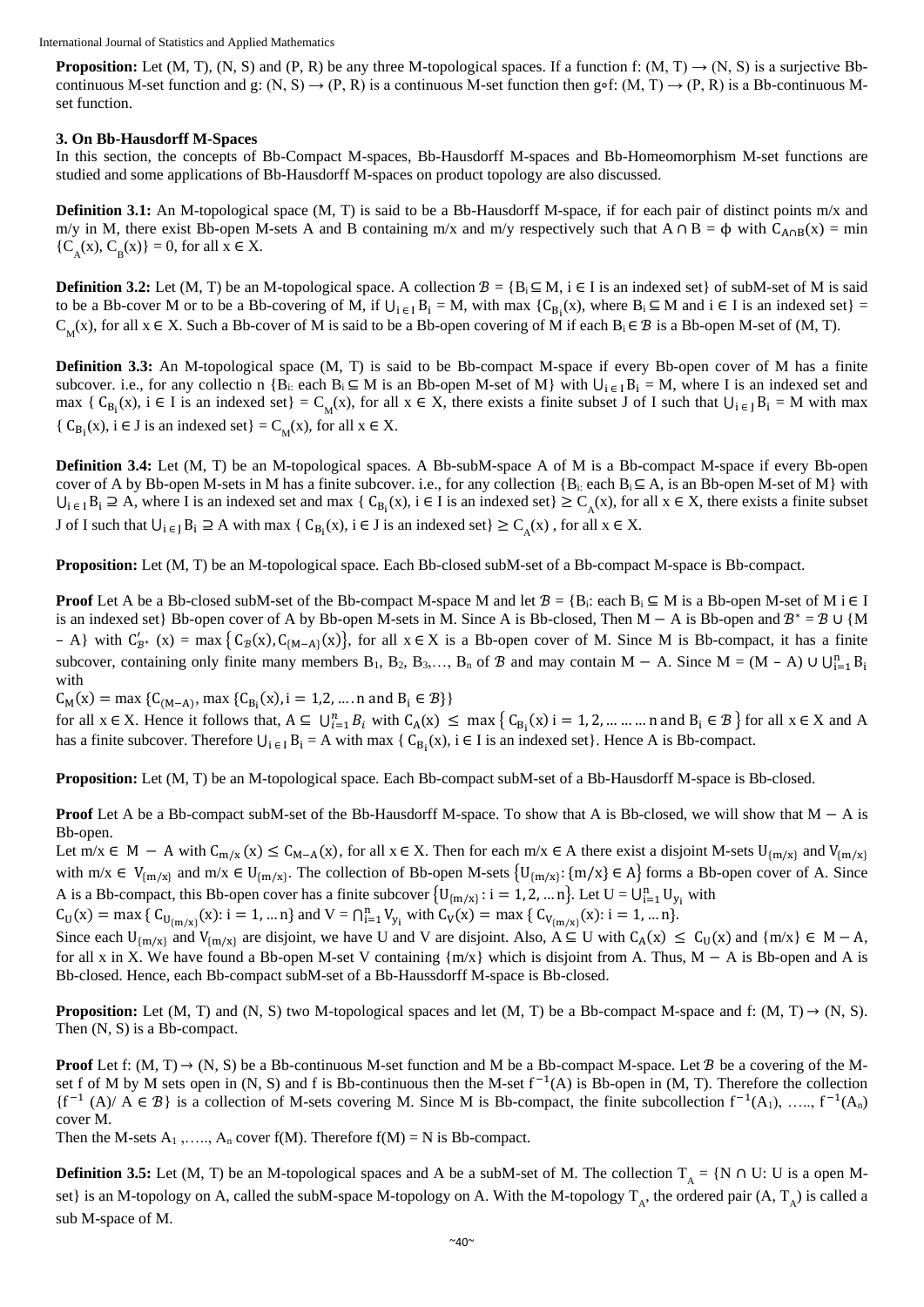International Journal of Statistics and Applied Mathematics

**Definition 3.6:** Let (M, T) be an M-topological space and let  $m/x_\infty$  denote an ideal M-point, called the M-point at infinity, not included in M. Let  $M_{\infty} = M \cup m/x_{\infty}$  with  $C_{M_{\infty}} = \max \{C_M(x), C_{m/x_{\infty}}(x)\}\$ for all  $x \in X$  and define an M-topology  $T_{\infty}$  on  $M_{\infty}$  by specifying the following Bb-open M-sets:

- a) The Bb-open M-sets of (M, T), considered as subM-sets of  $M_{\infty}$ .
- b) The subM-sets of  $M_{\infty}$  whose complements are Bb-closed, Bb-compact subM-sets of M, and
- c) The M-set  $M_{\infty}$ . The space ( $X_{\infty}$ ,  $M_{\infty}$ ) is called the one-point Bb-compactification of M.

**Proposition:** Let  $(M, T)$  be an M-topological space and  $M_{\infty}$  its one-M-point Bb-compactification. Then

- a)  $(M<sub>∞</sub>, T<sub>∞</sub>)$  is Bb-compact.
- b)  $(M_{\infty}, T_{\infty})$  is Bb-Hausdorff if and only if M is Bb-Hausdorff and locally Bb-compact.
- c) M is a dense subM-set of  $M_{\infty}$  if and only if (M, T) is not Bb-compact.

**Proof** a) Any Bb-open cover  $\mathcal{B}$  of  $M_{\infty}$  must have a member U containing m/x<sub>∞</sub>. Since the complement  $M_{\infty} - U$  is Bb-compact, it has a finite subcover  ${B_i}_{i=1}^n$  derived from  $\mathcal{B}$ . Thus, finite subcover U,  $B_1, B_2,...,B_n$  is a finite subcover of  $M_\infty$ . Hence,  $M_\infty$  is Bbcompact.

b) Suppose that  $M_{\infty}$  is Bb-Hausdorff. Then (M, T) is Bb-Hausdorff since the property is hereditary. Now, let  $\{m/x\} \in M$ . Since  $M_{\infty}$  is Bb-Hausdorff, there exists Bb-open disjoint M-sets U and V in  $M_{\infty}$  so that m/x<sub>∞</sub> ∈ U and {m/x} ∈ V.

Thus,  $V \subseteq M_\infty - U$  with  $C_V(x) \le C_{(M_\infty - U)}(x)$ , for all  $x \in X$  and this M-set is Bb-closed and Bb-compact in  $(M, T)$ .

Hence  $M - V \subseteq M_{\infty} - U$  with  $C_{M-V}(x) \le C_{(M_{\infty}-U)}(x)$ , for all  $x \in X$ , So  $M - V$  is Bb-compact, since it is a Bb-closed subM-set of a Bb-compact M-set (By proposition 3.1.1). Thus, M is locally Bb-compact at  $\{m/x\}$ .

Now, suppose that M is Bb-Hausdorff and locally Bb-compact. To show that  $M_{\infty}$  is Bb-Hausdorff, we only need to be able to separate m/x<sub>∞</sub> from any M-point in  $\{m/x\} \in M$ . Since,  $(M, T)$  is locally Bb-compact, there exists an Bb-open M-set U so that  ${m \times} \in U$  and M – U is Bb-compact. Then U and M<sub>∞</sub> –  $\overline{U}$  are two disjoint Bb-open M-sets in M<sub>∞</sub>, containing m/x and m/x<sub>∞</sub> respectively.

c) If (M, T) is Bb-compact, then  ${m/x_\infty}$  is a Bb-open M-set in  $M_\infty$ , since  ${m/x_\infty} = M_\infty - M$ . Thus,  ${m/x_\infty}$  is not a limit point of M, and  $\overline{M}$  ≠ M<sub>∞</sub>. Hence, M is not dense. If M is not dense in M<sub>∞</sub>, then  $\overline{M}$  =M, since m/x<sub>∞</sub> ∉  $\overline{M}$ . Hence, {m/x<sub>∞</sub>} is Bb-open in  $M_{\infty}$ . Thus, (M, T) is Bb-compact.

**Proposition:** Let (M, T) be an M-topological space. If (M, T) is a Bb-Hausdorff M-space, then the one point {m/x} are Bb-closed.

**Proof** To show that  $A = M \setminus \{m \mid x\}$  is Bb-open M-set. But, if  $\{m/y\} \in A$ , then  $\{m/x\} \neq \{m/y\}$  with  $C_{\{m/x\}}(x) \neq C_{\{m/y\}}(x)$ , for all  $x \in X$ . So by the definition of Bb-Hausdorff, there exist a Bb-open M-sets U and V containing  $\{m/x\}$  and  $\{m/y\}$  respectively such that  $U \cap V = \phi$  with min  $\{C_{\text{U}}(x), C_{\text{V}}(x)\} = 0$ , for all  $x \in X$ . Thus,  $\{m/y\} \in V \subseteq A$ , so every point of A has an Bb-open neighbourhood lying entirely within A. Thus A is Bb-open M-set. Hence  ${m}{\times}$  is Bb-closed M-set.

**Remark:** The converse of the Proposition 3.5 need not be true as shown in the following example 3.1

**Example:** Let  $X = \{a, b, c\}$ ,  $W = 2$  and  $M = \{2/a, 1/b, 1/c\}$ . Let  $T = \{M, \phi, \{1/a\}, \{1/b\}, \{1/a, 1/b\}\}$ . Clearly, T is an Mtopology and the ordered pair (M, T) is an M-topological space. The collection of Bb-closed M-sets is  $\{M, \phi, \{1/a\}, \{1/b\}, \{1/c\},\$ {1/a, 1/b}, {1/a, 1/c}, {1/b, 1/c}, {2/a, 1/c}, {1/a, 1/b, 1/c}}.

Let  $A = \{1/a\}$  and  $B = \{1/a, 1/b\}$  be a Bb-closed M-set. But  $A \cap B = \{1/a\}$  with min  $\{C_A(x), C_B(x)\} = 1$ , for all  $x \in X$  which is not a Bb-Hausdorff M-space.

**Definition 3.7** Let (M, T) be an M-topological spaces and N be a subM-set of M. The collection  $T_N = \{N \cap U : U$  is a Bb-open Mset} is an M-topology on N, called the Bb-subM-space M-topology on N. With the M-topology  $T_N$ , the ordered pair  $(N, T_N)$  is called a Bb-subM-space of M.

**Proposition 3.6** Let  $(M, T)$  be a Bb-Hausdorff M-Space and if  $N \subseteq M$ , where N is Bb-subM-space M-topology. Then N is also a Bb-Hausdorff M-Space.

**Definition 3.8** Let (M, T) and (N, S) be any two M-topological Spaces. Any M-set [function](https://en.wikipedia.org/wiki/Function_(mathematics)) f: (M, T)  $\rightarrow$  (N, S) is called Bbhomeomorphism M-set function if it has the following properties:

- 1) f is a [bijection](https://en.wikipedia.org/wiki/Bijection) [\(one-to-one](https://en.wikipedia.org/wiki/Injective_function) and [onto\)](https://en.wikipedia.org/wiki/Onto),
- 2) f is Bb[-continuous,](https://en.wikipedia.org/wiki/Continuity_(topology))
- 3) The [inverse function](https://en.wikipedia.org/wiki/Inverse_function)  $f^{-1}$  is Bb-continuous M-set.

If such an M-set function exists, we say (M, T) and (N, S) are Bb-homeomorphic.

**Proposition:** Let  $(M, T)$  and  $(N, S)$  be any two M-topological Spaces with  $(M, T)$  is Bb-homeomorphic M-set to  $(N, S)$  and (N, S) is a Hausdorff M-Space. Then (M, T) is a Bb-Hausdorff M-Space.

**Proof** Let f:  $(M, T) \rightarrow (N, S)$  be a homeomorphism M-set function. Let  $\{m/x_1\}$ ,  $\{m/x_2\} \in M$  with  $\{m/x_1\} \neq \{m/x_2\}$ . Since f is 1-1  $f(m/x_1)$ ,  $f(m/x_2) \in N$  and  $f(m/x_1) \neq f(m/x_2)$  with  $C_{f(m/x_1)}(x) \neq C_{f(m/x_2)}(x)$ , for all  $x \in X$ . Since  $(N, S)$  is a Hausdorff M-space, there exist open M-sets V<sub>1</sub>, V<sub>2</sub> of N such that  $f(m/x_1) \in V_1$ ,  $f(m/x_2) \in V_2$  and V<sub>1</sub>  $\cap V_2 = \phi$  with  $C_{V_1 \cap V_2}(x) = C_{\phi}(x) = 0$ , for all x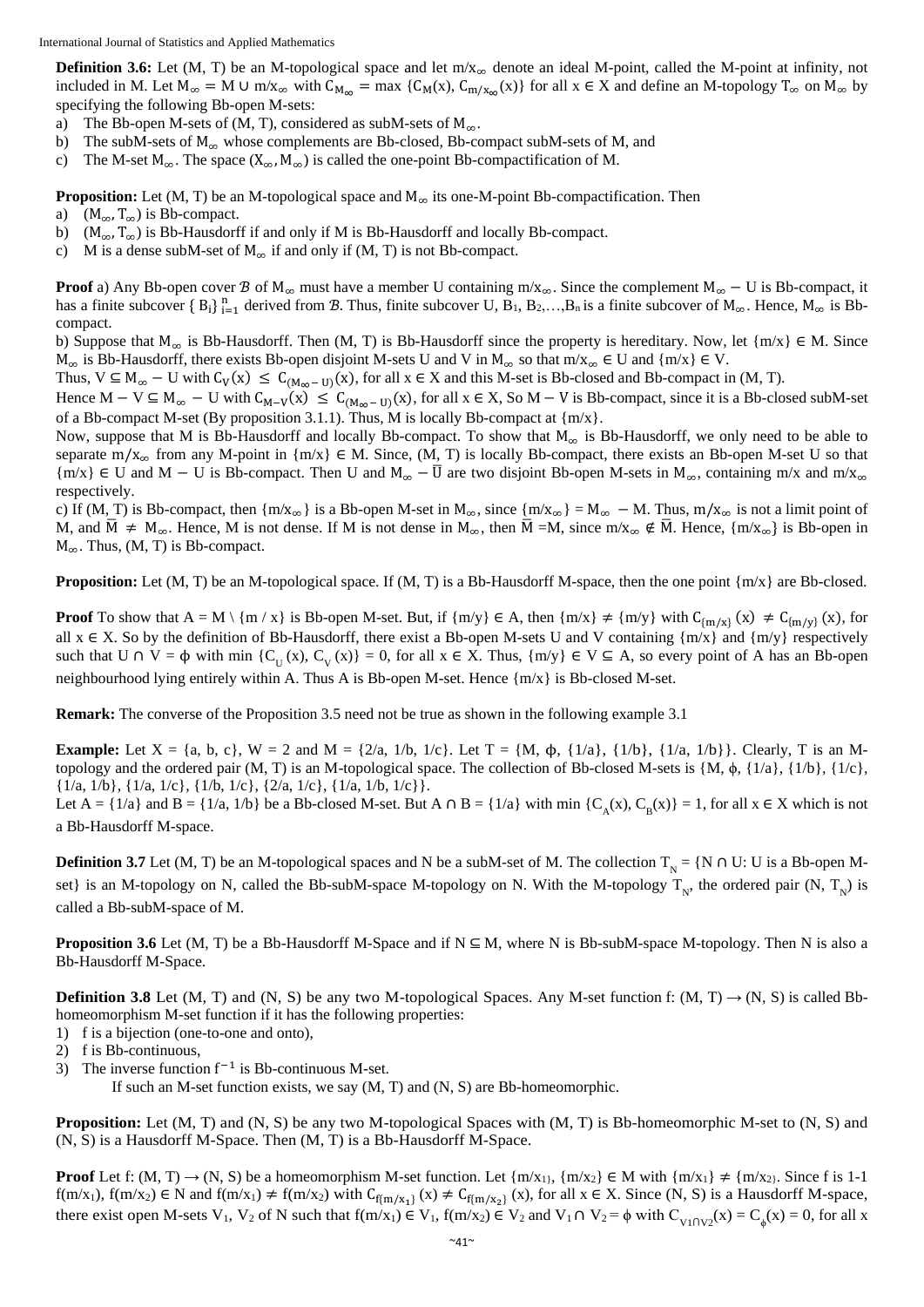∈ X. But now  $\{m/x_1\}$  ∈  $f^{-1}(V_1)$ ,  $\{m/x_2\}$  ∈  $f^{-1}(V_2)$  and  $f^{-1}(V_1) \cap f^{-1}(V_2) = f^{-1}(V_1 \cap V_2) = f^{-1}(\phi) = \phi$  with  $C_{f^{-1}(V_1) \cap f^{-1}(V_2)}(x)$  $=C_{\phi}(x) = 0$ , for all  $x \in X$ . Hence (M, T) is a Bb-Hausdorff M-spaces.

**Proposition 3.8:** Let (M, T) and (N, S) be any two M-topological spaces. Let f, g: (M, T)  $\rightarrow$  (N, S) be any two M-set functions and (N, S) be a Bb-Hausdorff M-space. Then  $\{\{m/x\} \in M: f(m/x) = g(m/x)\}\$ is a Bb-closed M-set.

**Proof** Let  $A = \{ \{m/x \} \in M: f(m/x) \neq g(m/x) \}$  and  $\{m/x \} \in A$ . Since  $f(m/x) \neq g(m/x)$  and  $(N, S)$  is a Bb-Hausdorff M-space there are Bb-open M-sets U,  $V \subset N$  such that  $f(m/x) \in U$ ,  $g(m/x) \in V$  and  $U \cap V = \phi$  with  $C_{U \cap V}(x) = C_{\phi}(x) = 0$ , for all  $x \in X$ . Let  $W = f^{-1}(U) \cap g^{-1}(V)$  with  $W = \min \{C_{f^{-1}(U)}(x), C_{g^{-1}(V)}(x)\}$ , for all  $x \in X$ . Finite intersection of Bb-open M-sets is Bbopen M-sets and so W is Bb-open and  $\{m/x\} \in W$ . Moreover,  $W \subset A = \{\{m/x\} \in M: f(m/x) \neq g(m/x)\}\$ . Thus it follows that A is Bb-open and so  $\{m/x\} \in M$ : f  $(m/x) = g(m/x)$  is a Bb-closed M-set.

**Definition 3.9:** Let  $(M, T)$  and  $(N, S)$  be any two M-topological spaces. The product Bb-M-topology on  $M \times N$  is an M-topology having as basis the collection B of all M-sets of the form  $U \times V$ , Where U is an Bb-open sub M-set of M and V is a Bb-open sub M-set of N.

**Definition 3.10:** Let (M, T) be an M-topological space in  $[X]^W$ . Let the diagonal  $\Delta = \{(m/x, m/x) : m/x \in M\}$  be a sub M-set of M × M. Then the complement of the diagonal is defined as  $D = C_{MxM}(\Delta) = \{(m/x_1, m/x_2); m/x_1 \neq m/x_2 \text{ with } C_{\{m/x_1\}}(x) \neq C_{\{m/x_2\}}\}$  $(x)$ , for all  $x \in X$ .

**Proposition:** Let (M, T) be an M-topological Spaces. Let the diagonal  $\Delta = \{(m/x, m/x) : m/x \in M\}$ . Then (M, T) is a Bb-Hausdorff M-space if and only if  $\Delta$  is a Bb-Closed M-set in M $\times$  M.

**Proof** Assume (M, T) is a Bb-Hausdorff M-space. We have to prove that  $\Delta$  is Bb-closed M-Set. It is enough to show that  $D =$  $\mathcal{C}_{MxM}(\Delta) = \{(m/x_1, m/x_2)$ ;  $m/x_1 \neq m/x_2$  with  $C_{\{m/x_1\}}(x) \neq C_{\{m/x_2\}}(x)$  for all  $x \in X$ , is a Bb-open M-set. So let  $w/x = (m/x_1, m/x_2) \in$ D. Then  $m/x_1 \neq m/x_2$  so there exist Bb-open M-Sets U, V in (M, T) such that  $m/x_1 \in U$ ,  $m/x_2 \in V$  and  $U \cap V = \phi$  with  $C_{U \cap V}(x) =$  $C_{\phi}(x) = 0$ , for all  $x \in X$ .

We claim that  $U \times V \subseteq D$ . If  $U \times V \nsubseteq D$  then there exists some element  $(m/t, m/t) \in U \times V$  (with  $m/t \in M$ ) such that  $(m/t, m/t)$ m/t) ∉ D. But then m/t ∈ U ∩ V, and since U ∩ V =  $\phi$  with C<sub>U∩V</sub>(x) = C<sub> $\phi$ </sub>(x) = 0 for all x ∈ X, this is impossible. So U × V ⊂ D.

We have shown that for each m/x  $\in$  D there exist Bb-open M-sets U, V such that m/x  $\in$  U  $\times$  V  $\subset$  D. Hence D is Bb-open (by the definition of the product Bb-M-topology on  $M \times M$ ) and so  $\Delta$  is Bb-closed.

Conversely, we assume  $\Delta$  is Bb-closed. Thus  $D = C_{MxM}(\Delta)$  is a Bb-open M-set. Let m/x<sub>1</sub>, m/x<sub>2</sub>  $\in M$  with m/x<sub>1</sub>  $\neq$  m/x<sub>2</sub>. Then (m/x<sub>1</sub>,  $m/x_2$ )  $\in$  D and D is Bb-open so there exist Bb-open M-sets U, V such that  $(m/x_1, m/x_2) \in U \times V \subset D$ .

Now  $m/x_1 \in U$ ,  $m/x_2 \in V$  and  $U \cap V = \phi$ , for if  $m/t \in U \cap V$  then  $(m/t, m/t) \in U \times V \subset D$  and D is the M-set of all elements  $(m/a,$ m/b) ∈ M × M such that m/a  $\neq$  m/b with  $C_{\{m/a\}}(x) \neq C_{\{m/b\}}(x)$  for all  $x \in X$ , so this is impossible. Hence (M, T) is a Bb-Hausdorff M-space.

**Definition 3.11:** Let (M, T) and (N, S) be any two M-topological space. Then the spaces is said to be a Bb-Hausdorff M-Space on  $M \times N$ , if there exist disjoint Bb-open M-sets P, Q in M  $\times N$  such that  $(m/x, m/y) \in P$ ,  $(m/x', m/y') \in Q$  and P  $\cap Q = \phi$  with  $C_{p\cap Q}(x) = C_{\phi}(x) = 0$ , for all  $x \in X$ .

**Proposition:** Let  $(M, T)$  and  $(N, S)$  be any two M-topological spaces. Then  $M \times N$  is a Bb-Hausdorff M-Space if and only if both (M, T) and (N, S) are Bb-Hausdorff M-Spaces.

**Proof** Assume that  $M \times N$  be a Bb-Hausdorff M-space. We have to prove that  $(M, T)$  and  $(N, S)$  are Bb-Hausdorff M-spaces. Suppose that m/x, m/x' ∈ M with m/x  $\neq$  m/x'. Choose m/y ∈ N. Then there are Bb-open M-sets P, Q in M  $\times$  N such that (m/x, m/y) ∈ P,  $(m/x', m/y)$  ∈ Q and P ∩ Q =  $\phi$  with C<sub>P∩Q</sub>(x) = C<sub> $\phi$ </sub>(x) = 0, for all x ∈ X. Since P is a Bb-open M-set by the definition Bb-product M-space on M  $\times$  N, there exist Bb-open M-set U, V in (M, T) and (N, S) respectively such that  $(m/x, m/y) \in U \times$  $V \subset P$ , and similarly there exist Bb-open M-sets U', V' in (M, T) and (N, S) respectively such that  $(m/x, m/y) \in U \times V' \subseteq Q$ . We have  $(U \times V) \cap (U' \times V') \subset P \cap Q = \phi$  with  $C_{P \cap Q}(x) = C_{\phi}(x) = 0$ , for all  $x \in X$ . So that,  $(U \cap U') \times (V \cap V') = \phi$  with  $C_{(U \cap U')}$  $x(V \cap V)(x) = C_{\phi}(x) = 0.$ 

Now if  $m/t \in U \cap U'$  then  $(m/t, m/y) \in (U \cap U') \times (V \cap V')$  so there is no such element  $m/t$ , i.e.  $U \cap U' = \phi$  with  $C_{U \cap U'}(x) = C_{\phi}(x)$ = 0. Thus for m/x, m/x<sup>'</sup>  $\in$  M with m/x  $\neq$  m/x' we have produced Bb-open M-sets U, U<sup>'</sup> such that m/x  $\in$  U, m/x'  $\in$  U<sup>'</sup> and U  $\cap$  U<sup>'</sup> =  $\phi$  with  $C_{U\cap U'}(x) = C_{\phi}(x) = 0$ . Hence (M, T) is a Bb-Hausdorff M-space. Similarly, (N, S) is a Bb-Hausdorff M-space.

Conversely, Suppose (M, T) and (N, S) are Bb-Hausdorff M-spaces. Let  $w/x = (m/x, m/y)$ ,  $w/x' = (m/x', m/y') \in M \times N$  with  $w/x = w/x'$ . Then  $m/x \neq m/x'$  or  $m/y \neq m/y'$ . We assume  $m/x \neq m/x'$ . (The other case is similar). Then there exist Bb-open M-sets U, U' in M with m/x  $\in$  U, m/x'  $\in$  U' and U  $\cap$  U'=  $\phi$  with C<sub>UOU'</sub> (x) = C<sub> $\phi$ </sub>(x) = 0. Put P = U  $\times$  M with C<sub>P</sub>(x) = C<sub>U x M</sub>(x), Q = U'  $\times$